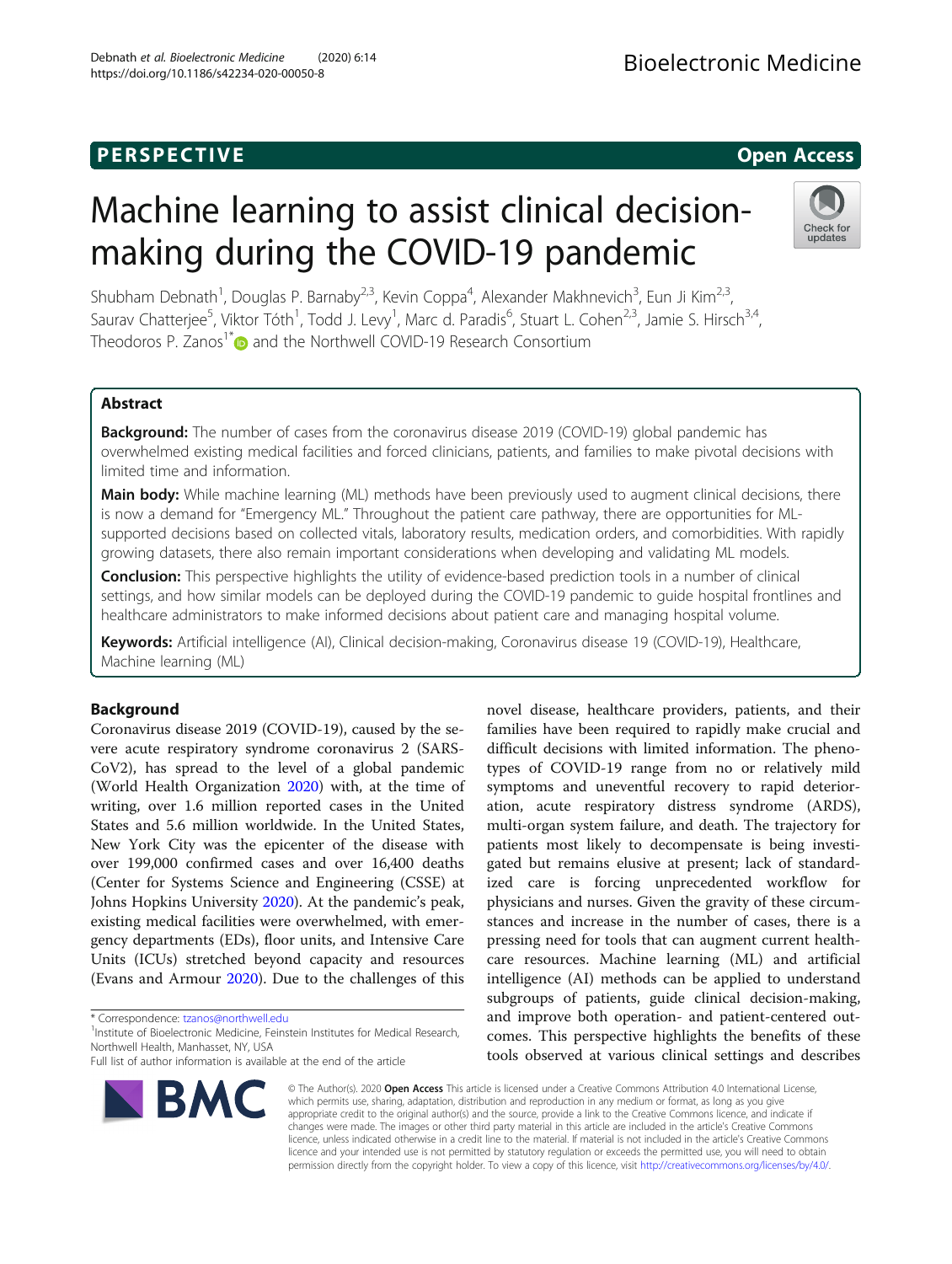how the value of ML and AI algorithms, when conscientiously built, may be augmented during the COVID-19 pandemic.

# Main text

Identifying underlying clinical patterns is already an area of active investigation in the field of ML/AI in healthcare; programs range from modulating single parameters to advanced predictive modeling to forecast decompensation, among other clinical outcomes, and augment medical decisions (Churpek and Edelson [2016](#page-6-0); Kipnis et al. [2016](#page-6-0); Brekke et al. [2019](#page-5-0)). The ongoing COVID-19 health crisis has transformed the aspiration for enhanced clinical decision-making tools into a demand for "Emergency ML." To support the medical response to COVID-19, researchers are compressing traditional timelines of retrospective training and testing, prospective validation, incremental launches, and deployment of algorithms. Clinical outcomes that an ML algorithm could predict resemble a perpetually moving target. The clinical data, including multiple patient cohorts and a variety of outcomes, are updated daily or more frequently with evolving statistics and ever-increasing observations (Santosh [2020](#page-6-0)). Since the phenotype of COVID-19 deviates from typical ARDS or other acute organ dysfunctions, existing models of decompensation, risk of mortality, or clinical trajectory prediction created for non-COVID-19 cohorts are not guaranteed to maintain previously reported performance (Wang et al. [2019](#page-6-0); Zampieri et al. [2019](#page-7-0); Tomasev et al. [2019;](#page-6-0) Mousavizadeh and Ghasemi [2020](#page-6-0)). Some currently proposed diagnostic models to detect COVID-19 infection in symptomatic patients excluded proportions of patients with the disease or favored certain predictors, therefore losing key information and potentially limiting performance in widespread screenings (Meng et al. [2020;](#page-6-0) Song et al. [2020a;](#page-6-0) Lopez-Rincon et al. [2020;](#page-6-0) Batista et al. [2020](#page-5-0)). Thus, adapting and training algorithms on this unique patient population is essential to construct effective prediction models.

As patients move between a range of clinical settings (outpatient clinics, EDs, floor units, ICUs), they generate unique personal datasets that reflect their phenotypes and require varying clinical resources and participate in multiple decisions, ranging from trivial to potentially life altering. In these settings and during each transition, ML/AI can help clinicians, patients, and their families efficiently process all available data to generate informed, evidence-based recommendations and participate in shared decision-making to identify the optimal course of action. In the age of COVID-19, this can be incorporated into several opportunities across the spectrum of care (Fig. [1](#page-3-0)a).

The first opportunity lies during initial screening and evaluation of symptomatic people in outpatient facilities.

Development of ML models to risk-stratify these individuals and separate low-risk patients from those at higher risk for deterioration can enable focus on the needs of approximately 15% that require more resource-intensive care (Center for Disease Control and Prevention (CDC) COVID-19 Response Team [2020\)](#page-5-0). Identification of lowrisk patients can lead to increased utilization of telehealth and virtual care to avoid unnecessary hospital admissions (Dorsey and Topol [2016](#page-6-0)). Previous ML models have already been developed to reduce avoidable initial admissions (Ngo et al. [2019](#page-6-0)), predict risk of 30-day readmissions (Frizzell et al. [2017](#page-6-0); Golas et al. [2018](#page-6-0)), and improve pharmaceutical prescriptions (Ribers and Ullrich [2019](#page-6-0)). Even disease diagnosis can be possible using emerging ML/AI technology; Parkinson's Disease can be successfully detected by a smartphone-based monitoring platform that extracts features from voice, gait, and reaction time data (Zhan et al. [2018](#page-7-0)). These approaches suggest the possibility of improving COVID-19-screening phone calls and follow-up survey information (Rao and Vazquez [2020](#page-6-0)). A model could predict the probability of a confirmed COVID-19 diagnosis and its severity by taking answers from symptomatic individuals and amplifying it with clinical information from electronic health records (EHRs), including comorbidities (DeCaprio et al. [2020](#page-6-0)), complaints, and demographics (including geography). An ML model could even predict levels of dyspnea over the phone with estimations of emotional affect and cough sounds from speech already possible (Fayek et al. [2017;](#page-6-0) Porter et al. [2019\)](#page-6-0). The severity prediction could also indicate the level of necessary care: self-monitoring, outpatient doctor visit, or ED visit (Greenhalgh et al. [2020\)](#page-6-0). Prediction models can reduce the number of patients that are admitted to alreadyoverloaded hospitals. However, this type of model may be limited by lack of vital clinical information such as oxygen saturation or severity of dyspnea, which is highly subjective via self-report. Additionally, variability in the exact time that patients develop symptoms after exposure imposes additional challenges (Lauer et al. [2020\)](#page-6-0). Finally, specific patient behavior could influence the quality of data labels used for building ML algorithms. For example, individuals may not call because they have no or mild upper respiratory symptoms; studies estimate that over half of COVID-19 infections are undocumented (Li et al. [2020a\)](#page-6-0). Conversely, individuals may be advised to self-monitor but seek treatment, regardless. These groups could lead to inaccurate labeling for training and testing ML algorithms; more widespread testing and big data could reduce the effects of this hurdle.

The ED represents a second opportunity to apply ML/ AI to a data-rich, time-pressured environment where clinicians are called upon to collect, assimilate, and analyze large amounts of data. This begins at the point of triage,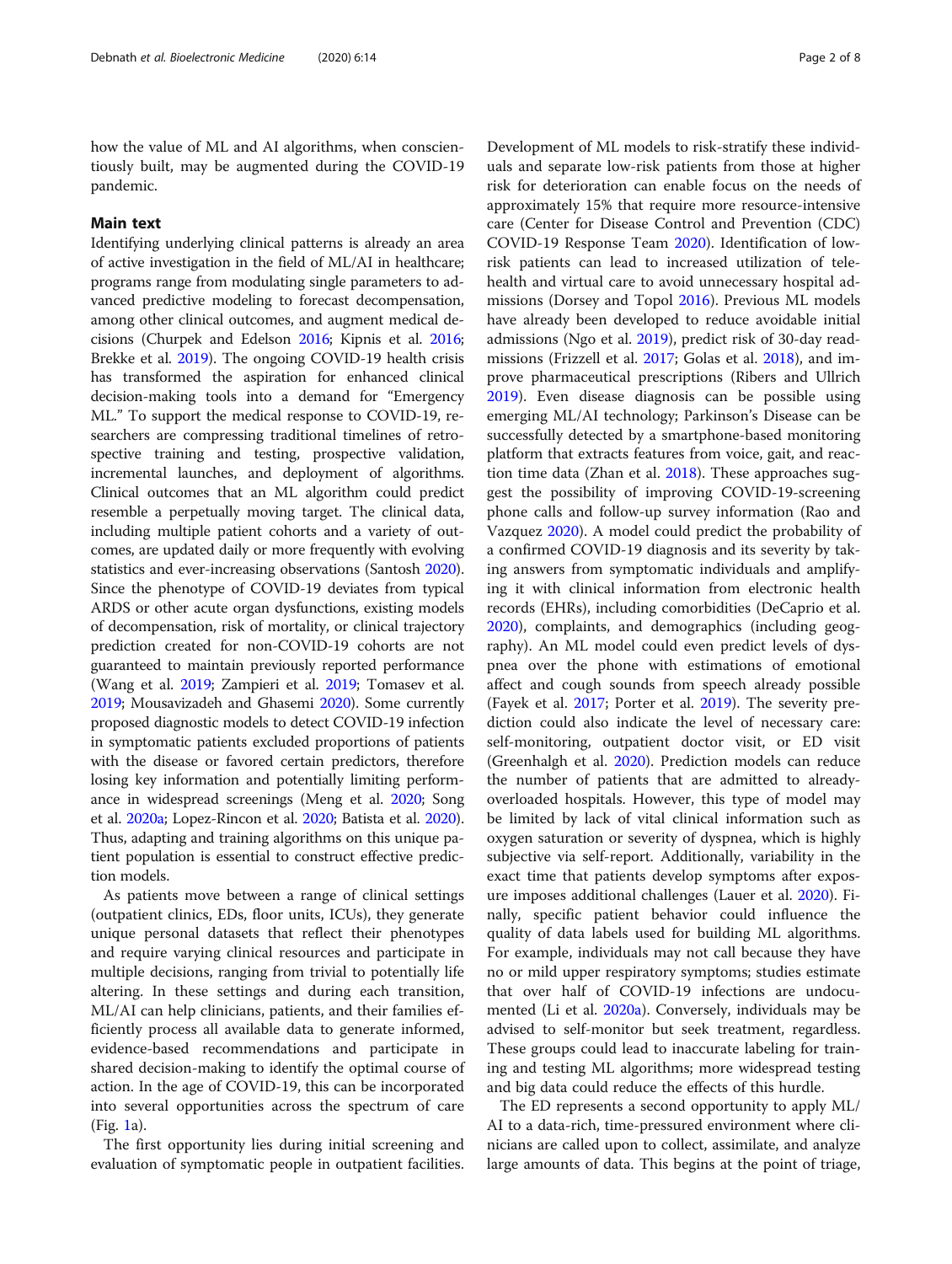Debnath et al. Bioelectronic Medicine (2020) 6:14 Page 3 of 8

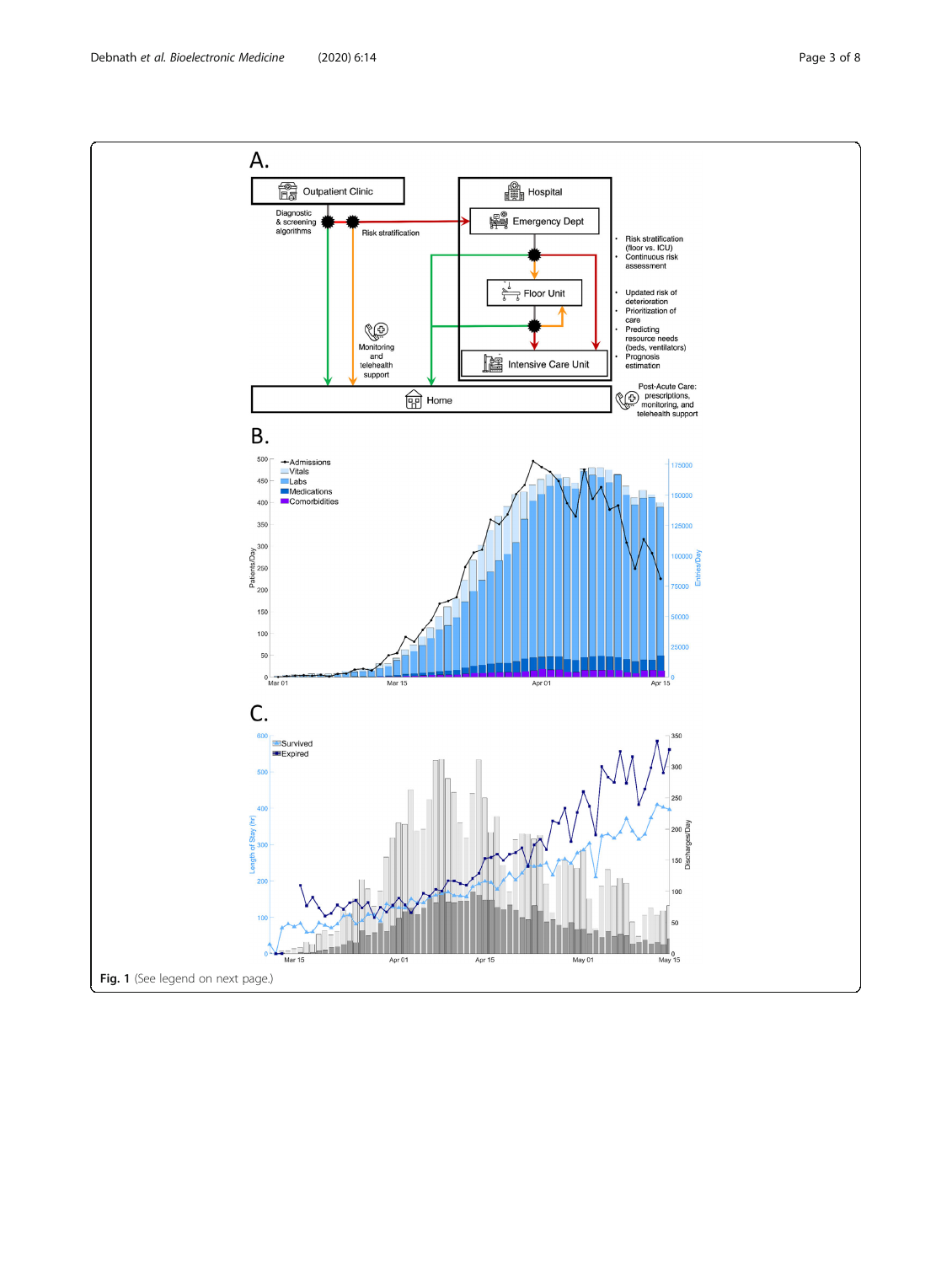#### <span id="page-3-0"></span>(See figure on previous page.)

Fig. 1 a ML/AI in the patient care pathway. The black asterisks represent multiple decision points during the patient care pathway that could be augmented by ML/AI tools. The green traces represent a COVID-19 negative diagnosis or recovery while the orange and red traces represent risk stratification of patients by lower and higher risks of deterioration, respectively, as determined by a potential ML/AI model. Additional decisions in the hospital include prioritization of care, allocation of resources, and estimation of prognosis. **b** An expanding COVID-19 database. Since March 1, 2020, there has been an increasing amount of COVID-19 patient data, shown here by new admissions and new medical data entries at Northwell Health, New York's largest health system, facilities. Given increasing hospital admissions (black trace, left y-axis), there have been hundreds of thousands of new data entries per day (colored bars, right y-axis), including vitals, laboratory results, medication orders, and patient comorbidities. This vast data allows a unique opportunity to implement ML/AI to support medical frontlines and healthcare administrators in the fight against COVID-19. c Evolving patient profiles and discharge rates. Basic characteristics of the patient population changed during the progression of the wave of new cases, which can affect performance of a predictive model. For example, the average length of stay for expired patients and those discharged alive (dark blue with square markers and light blue with triangle markers, respectively, left y-axis) diverged in mid-April. Because of these changes, a predictive model with good early performance may decline because of differences between patients hospitalized for three weeks compared to less than a week. Also, an individual's patient profile may have evolved significantly from hospital admission to those timepoints later during hospitalization. Discharges per day (grey bars, right y-axis) increased with the pandemic's peak and declined with reduced numbers of new cases

where severity of symptoms and the need for urgent intervention are first assessed, to the continued course of patient evaluation through vitals measurements and laboratory results. The changing status of the patient's health culminates in the decision to either discharge the patient or admit them to the hospital. If escalation of care in the hospital is necessary, determining the most appropriate environment (i.e., floor or critical care unit) is intimately linked to assessing future risk of deterioration. ML/AI models have been developed to be applied at each of these phases within ED care; in triage, vitals representing illness severity can predict resource needs (Levin et al. [2018](#page-6-0); Raita et al. [2019\)](#page-6-0) while risk profiles can be determined as new data is obtained (Janke et al. [2016](#page-6-0)). Lastly, patient condition while in the ED can be used to calculate risk of deterioration or death (Brajer et al. [2020\)](#page-5-0). For patients with COVID-19, ML/AI can provide decision support at each stage by calculating likelihood of admission at triage, refining risk estimates with real data from clinical evaluation, and predicting the patient's trajectory as well as the effects of prompt ventilator use. A possible input to these models may be chest X-rays and computed tomography (CT) images from diagnosis and disease progression; CT severity scores have been shown to identify patients with severe cases of COVID-19 (Yang et al. [2020](#page-7-0)), and diagnostic models based on CT images have been proposed to support diagnosis and monitor progression (Jin et al. [2020a](#page-6-0); Song et al. [2020b;](#page-6-0) Xu et al. [2020](#page-7-0); Shan et al. [2020;](#page-6-0) Wang et al. [2020](#page-6-0); Ozturk et al. [2020;](#page-6-0)Jin et al. [2020](#page-6-0), [2020a](#page-6-0); Li et al. [2020b;](#page-6-0) Shi et al. [2020a\)](#page-6-0). Within the ED, assessing the possibility of respiratory failure can help institutions and clinicians prioritize and allocate scarce resources as demand outpaces supply.

A third point of intervention lies in the transition from the ED to the inpatient setting and throughout the patient's stay. The staggering wave of admissions in this pandemic is overwhelming even the most efficient of hospital frontlines. Under normal conditions, hospitals with a large influx of patients tend to struggle to manage them in a timely manner (Morley et al. [2018](#page-6-0)). Studies have shown that as the time to see admitted patients increases, so does the risk for adverse events (Eriksson et al. [2017](#page-6-0)). Any time delay in this crisis can lead to a missed opportunity or limited time to save a life. ML/AI techniques can augment the acumen of healthcare providers and aid hospitals in the Herculean task of managing patient volume by calculating measures that can prioritize patients and potentially decrease adverse events. As patient numbers keep increasing, ML/AI tools, based on ever-increasing ongoing vitals, labs, medications, and orders (Fig. 1b), can be applied to calculate risk scores for multiple time points. Short-term predictions (4–8 h) can be used for nurses and physicians to prioritize care. Mid-term predictions (12–24 h) can help units identify patients with the least likelihood of decompensation; this measure of stability can support decisions by clinicians to adapt care on the path to discharge. Lastly, long-term models (more than 24 h) can help administrators allocate precious resources, such as ventilators, beds, and staffing. Clinically predictive tools already exist to predict mortality risks by calculating a score from Multilobular infiltration, hypo-Lymphocytosis, Bacterial coinfection, Smoking history, hyper-Tension, and Age (MuLBSTA) to separate pneumonia patients into relevant categories of care and guide clinical decisions (Guo et al. [2019\)](#page-6-0), and early work with small patient cohorts of COVID-19 has led to models that identify key clinical characteristics that can predict severe cases (Yan et al. [2020](#page-7-0); Jiang et al. [2020;](#page-6-0) Xie et al. [2020](#page-6-0); Bai et al. [2020;](#page-5-0) Caramelo et al. [2020;](#page-5-0) Lu et al. [2020](#page-6-0); Gong et al. [2020](#page-6-0); Shi et al. [2020b](#page-6-0)). One particular model—the Northwell COVID-19 Survival ("NOCOS") calculator – was built from demographic, laboratory, clinical, and treatment data of over 5200 inpatients to predict survival probability; seven variables from patient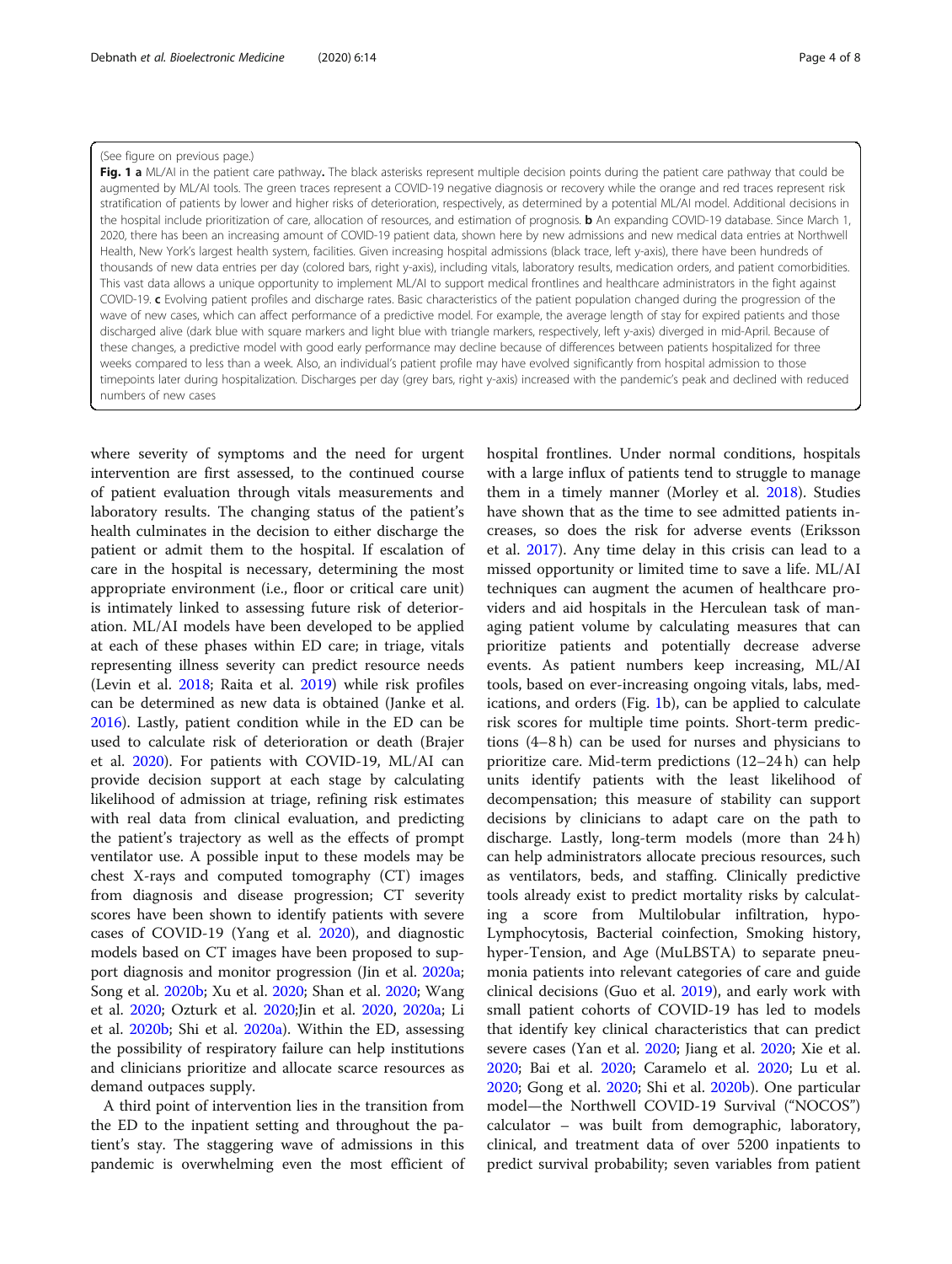EHRs were identified as early predictors of survival, and the easily comprehensible output of the calculator is being used by clinicians to provide critical decision support (Levy et al. [2020](#page-6-0)). Finally, ML can assist healthcare providers with the most emotionally difficult conversations with patients and their families: goals of care. By providing an objective measure of mortality risk, ML offers clinicians, patients, and their families essential information in this shared decision process.

While researchers in the field of digital medicine and healthcare ML have built predictive models for decades, the urgency to clinically operationalize them is novel. Practices established to tackle COVID-19 can offer a future path for clinical translation of ML/AI tools. The ultimate goal of any model is to maximize patient outcomes for the greatest number of patients within an acceptable ethical framework. However, the inputs to these models can vary based on availability of equipment or staff; heterogeneity in standards of care; responses to anecdotes, personal communications, and preprinted scientific manuscripts; and evolving government policies and professional society guidelines. Such extreme variability in inputs makes setting a fixed operating point, usually based on clinicians' acceptability of risk, very difficult. For these reasons, models should be operationalized with frequent and automated re-training and re-validation.

Another extremely important consideration is ensuring that all development studies are scientifically and ethically sound. Firstly, available data only represents patients that are admitted and treated. Data-driven models may magnify current disparities in healthcare because there is already less data to represent those with diminished access to care. This issue of equity can limit generalizability of ML/AI models. Secondly, in an outbreak setting, access to any therapy is pressing but still requires strong proof of efficacy (Lane et al. [2016\)](#page-6-0). In this public health emergency, rapid responses are critical, and testing of COVID-19 vaccines has been fasttracked to phase I trials for early spring of 2020 (Ahmed et al. [2020;](#page-5-0) Fauci et al. [2020](#page-6-0)). This provides a compelling precedent to accelerate the deployment of accurate ML models. If an algorithm is proven on retrospective data, it should be implemented into clinical translation for validation and use as quickly as possible. It is crucial to note, however, that an expedited process for model creation and validation can lead to inaccurate results, as seen by many of the early projection models for the progression of COVID-19. To prevent errors and strengthen the accuracy of models over time, active learning is required, with continued emphases on increased frequency for re-training and re-validation as more data becomes available. Moreover, different types of validations can strengthen the stakeholders' trust in a model's predictive performance. Prospective validation can address the model's stability over time, while external validation can address the model's clinical portability to various hospitals and geographic locations. Whenever possible, both types of validation should be carried out. This concern is not only specific to COVID-19 related models but any application of healthcare ML/AI.

Specifically, during the COVID-19 pandemic, basic characteristics of the patient population can change during the evolving stages of the patient wave, affecting the performance of a predictive model (Fig. [1](#page-3-0)c). Throughout April, both expired and discharged surviving patients followed similar rates in discharges per day. However, the average length of stay for these two cohorts increased daily, but also diverged significantly by early April, with the patients that expire after that date presenting a five-fold increase in hospitalization duration, compared to a four-fold increase for discharged surviving patients. Such a massive difference in an integral aspect of the dataset, like length of stay, can have a profound effect in prognostic algorithms of arbitrary horizons; while early on in the pandemic, these algorithms would perform very well, they would naturally degrade later on. This decline is due to both the differences in profile of patients that stayed on average 3 weeks in the hospital compared to those that stay less than a week and internal comparisons per patient, when analyzing their medical profile at the beginning of their hospitalization relative to the end. Figure [1](#page-3-0)c showcases the unique characteristics of a COVID-19 dataset, as we have captured it from our database. As shown, discharge numbers increased and remained high during the pandemic's peak.

Other potential challenges regard curating high fidelity inputs that can produce reliable outputs for clinician use. It will be necessary to perform automated data scrubbing to all new data entries and establish efficient deployment of updated algorithms. This goal must be achieved by essential integration into standardized pipelines of EHR platforms. The COVID-19 pandemic has mobilized efforts for increasing patient data availability, but these large amounts of new data require continuous quality checks to ensure that desired outputs are achieved. Without high quality data inputs, any model's output, especially those that rely on evolving databases to increase accuracy, will suffer from garbage in, garbage out (GIGO). In addition, outputs of any model must be easy to evaluate and factor into traditional medical care. An indexed value could represent a patient priority based on probability of outcome. Priority scores can guide allocation of care, ventilators, and beds as well as designate patients to the appropriate medical departments (White and Lo [2020](#page-6-0)). Finally, amid imposed lockdowns, maintaining communication between the ML engineers, data scientists, and stakeholders, including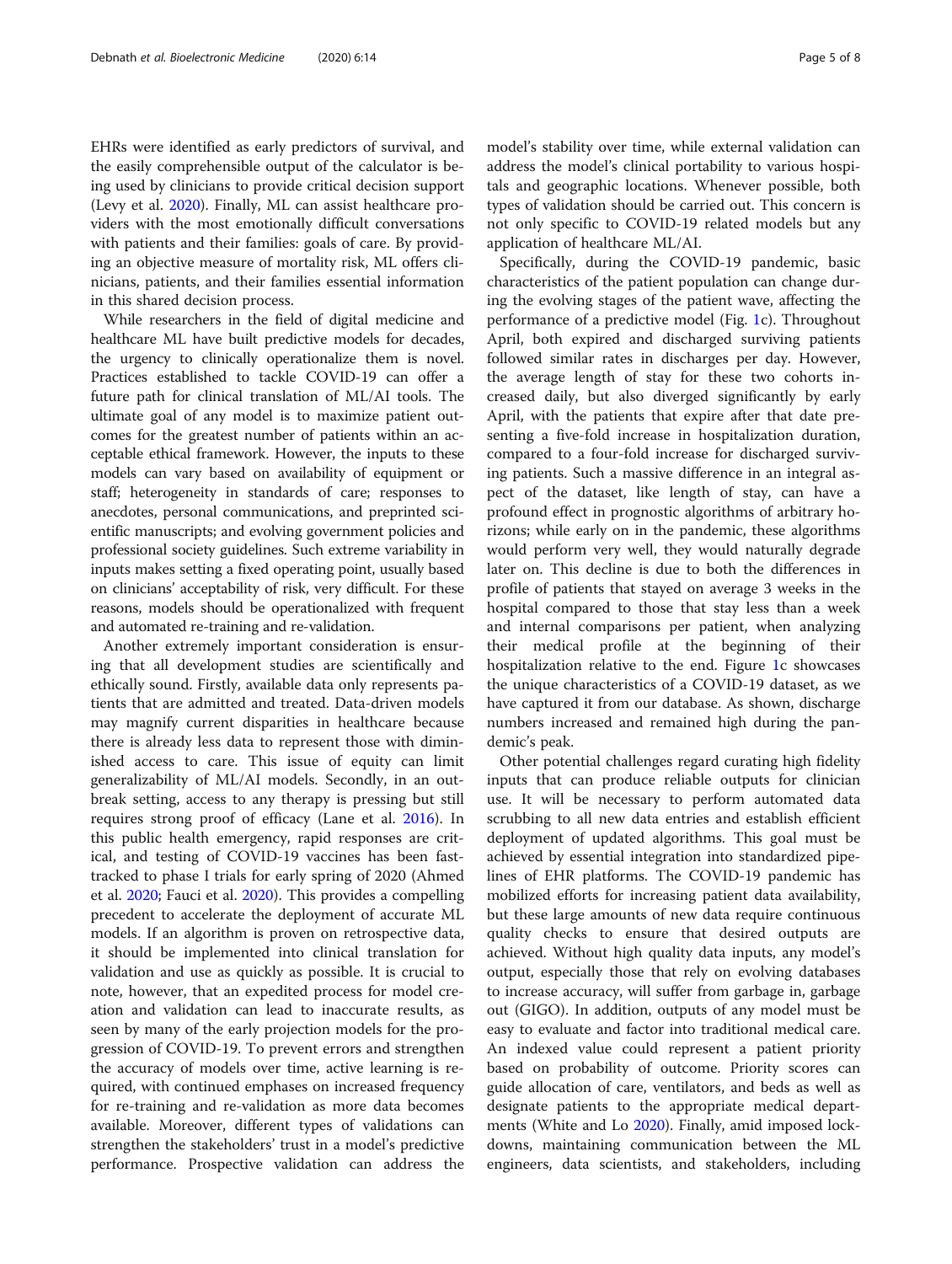<span id="page-5-0"></span>hospital frontlines and healthcare administrators, can be challenging. Sustaining increased productivity and morale is necessary for the success of all such endeavors.

# Conclusions

While caring for thousands of COVID-19 patients, hospital staff, nurses, physicians, administrators, scientists, and engineers have also been pursuing ways to optimize care to face the onslaught of daily new cases. ML and AI is becoming more prevalent in healthcare and medicine, and the worldwide COVID-19 crisis presents a critical situation that demands implementation of ML approaches, whether applications are for medical treatment research, patient care, allocating resources, or managing hospital volume. Medical personnel in all clinical settings, including doctors and nurses, need a support system in a shared decision-making process that includes patients and their families. Expanding datasets provide an example of available information in this unique opportunity for deployment of an unprecedented "emergency ML" effort. Northwell Health, New York's largest health system, serves multiple communities at the world's current epicenter of the COVID-19 pandemic and maintains an example of a sizeable COVID-19 patient database—featuring vitals, laboratory results, ordered medications, and continuously captured and updated demographic information, and it has already been used to present characteristics and early clinical outcomes of 5700 hospitalized COVID-19 patients in the New York City area (Richardson et al. [2020](#page-6-0)). With increasing health data, evidence-based prediction tools trained and validated properly and often can guide overwhelmed hospital frontlines and administrators to make informed decisions in a challenging time. With the best possible data and analytics, the field of ML/AI can be a key ally in the fight to limit the devastating consequences of COVID-19.

#### Abbreviations

AI: Artificial intelligence; ARDS: Acute respiratory distress syndrome; COVID-19: Coronavirus disease 2019; CT: Computed tomography; ED: Emergency department; EHR: Electronic health record; ICU: Intensive care unit; ML: Machine learning; MuLBSTA: Multilobular infiltration, hypo-Lymphocytosis, Bacterial coinfection, Smoking historyhyper-Tension, and Age; NOCOS: Northwell COVID-19 Survival; SARS-CoV2: Severe acute respiratory syndrome coronavirus 2

#### Acknowledgments

We acknowledge and honor all of our Northwell team members who consistently put themselves in harm's way during the COVID-19 pandemic. We dedicate this article to them, as their vital contribution to knowledge about COVID-19 and sacrifices on the behalf of patients made it possible.

#### Authors' contributions

SD and TPZ conceptualized and designed the study. JSH and TPZ had full access to all data in the study and take responsibility for the integrity of the data. KC performed data extraction and cleaning. DPB, AM, EK, SC, VT, TL, SLC, and MdP contributed to many discussions at different stages of manuscript development and supported literature review. SD, DPB, AM, EJ,

and TPZ contributed to drafts of the manuscript. SD, DPB, and SC designed and created the Fig. SC, MdP, and JSH critically reviewed the paper. The Northwell COVID-19 Research Consortium prioritized this manuscript, organized meetings between contributing authors, and provided support in finalizing the manuscript for submission. The authors read and approved the final submitted manuscript.

#### Funding

This work was supported by grants R24AG064191 from the National Institute on Aging of the National Institutes of Health and R01LM012836 from the National Library of Medicine of the National Institutes of Health. Neither source of funding had any role in the design and conduct of the study; collection, management, analysis, and interpretation of the data; preparation, review, or approval of the manuscript; or decision to submit the manuscript for publication.

#### Availability of data and materials

The data that support the findings of this study are available on request from [COVID19@northwell.edu](mailto:COVID19@northwell.edu). The data are not publicly available due to restrictions as it could compromise the privacy of research participants.

#### Ethics approval and consent to participate

Not applicable.

#### Consent for publication

Not applicable.

#### Competing interests

The authors declare that they have no competing interests.

#### Author details

<sup>1</sup>Institute of Bioelectronic Medicine, Feinstein Institutes for Medical Research Northwell Health, Manhasset, NY, USA. <sup>2</sup>Institute of Health Innovations and Outcomes Research, Feinstein Institutes for Medical Research, Northwell Health, Manhasset, NY, USA. <sup>3</sup>Donald and Barbara Zucker School of Medicine at Hofstra/Northwell, Northwell Health, Hempstead, NY, USA. <sup>4</sup>Department of Information Services, Northwell Health, NYC Metro Area, NY, USA. 5 Cardiology, Long Island Jewish Medical Center and Feinstein Institutes for Medical Research, Northwell Health, Manhasset, NY, USA. <sup>6</sup>Holdings and Ventures, Northwell Health, Manhasset, NY, USA.

### Received: 30 April 2020 Accepted: 8 June 2020 Published online: 10 July 2020

#### References

- Ahmed SF, Quadeer AA, McKay MR. Preliminary identification of potential vaccine targets for the COVID-19 coronavirus (SARS-CoV-2) based on SARS-CoV immunological studies. Viruses 2020; 12:doi: [2https://doi.org/10.3390/](https://doi.org/10.3390/v12030254) [v12030254](https://doi.org/10.3390/v12030254).
- Bai X, Fang C, Zhou Y, Bai S, Liu Z, Chen Q, Xu Y, Xia T, Gong S, Xie X, et al. Predicting COVID-19 malignant progression with AI techniques. medRxiv. 2020.03.20.20037325.
- Batista AFM, Miraglia JL, Donato THR, Chiavegatto Filho ADP. COVID-19 diagnosis prediction in emergency care patients: a machine learning approach. medRxiv. 2020.04.04.20052092.
- Brajer N, Cozzi B, Gao M, Nichols M, Revoir M, Balu S, et al. Prospective and external evaluation of a machine learning model to predict in-hospital mortality of adults at time of admission. JAMA Netw Open. 2020;3(2): e1920733.
- Brekke IJ, Puntervoll LH, Pedersen PB, Kellett J, Brabrand M. The value of vital sign trends in predicting and monitoring clinical deterioration: a systematic review. PLoS One. 2019;14(1):e0210875.
- Caramelo F, Ferreira N, Oliveiros B. Estimation of risk factors for COVID-19 mortality - preliminary results. medRxiv. 2020.02.24.20027268.
- Center for Disease Control and Prevention (CDC). CDC COVID-19 Response Team. Severe outcomes among patients with coronavirus disease 2019 (COVID-19) — United States, February 12–march 16, 2020. MMWR Morb Mortal Wkly Rep. 2020;69:343-6.
- Center for Systems Science and Engineering (CSSE) at Johns Hopkins University. Coronavirus disease 2019 (COVID-19): cases in U.S. (U.S). Atlanta: Department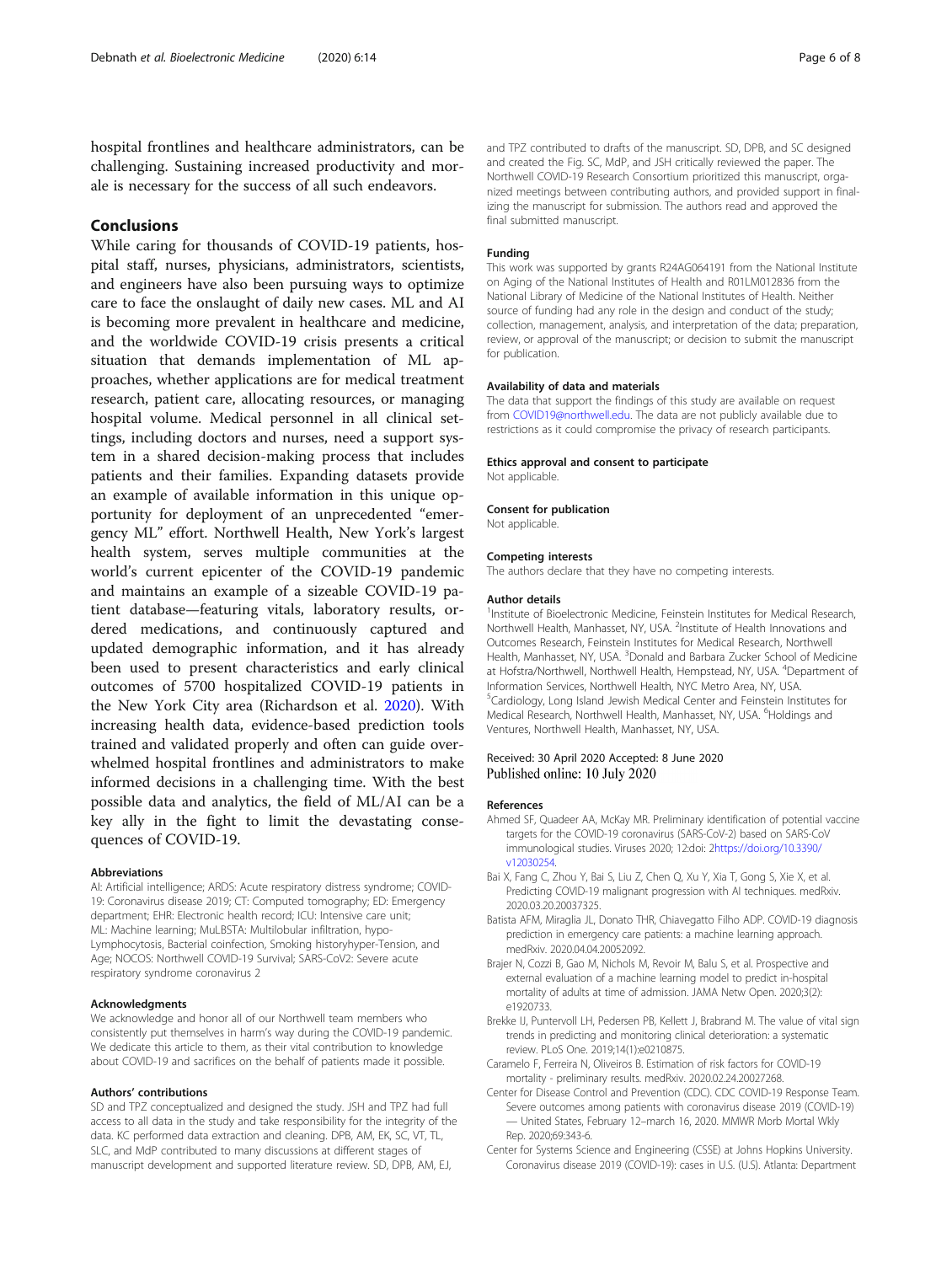<span id="page-6-0"></span>of Health & Human Services; 2020. Available from: [https://coronavirus.jhu.](https://coronavirus.jhu.edu/map.html/) [edu/map.html/.](https://coronavirus.jhu.edu/map.html/) Accessed 29 Apr 2020.

Churpek MM, Edelson DP. Moving beyond single-parameter early warning scores for rapid response system activation. Crit Care Med. 2016;44:2283–5.

DeCaprio D, Gartner JA, Burgess T, Kothari S, Sayed S, McCall CJ. Building a COVID-19 vulnerability index. medRxiv. 2020.03.16.20036723.

Dorsey ER, Topol EJ. State of telehealth. N Engl J Med. 2016;375:154–61.

- Eriksson CO, Stoner RC, Eden KB, Newgard CD, Guise JM. The association between hospital capacity strain and inpatient outcomes in highly developed countries: a systematic review. J Gen Intern Med. 2017;32(6): 686–96.
- Evans M, Armour S. Hospital capacity crosses tipping point in U.S. coronavirus hot spots. In: the wall street journal. New York: Dow Jones & Company, Inc.; 2020.
- Fauci AS, Lane HC, Redfield RR. Covid-19 navigating the uncharted. N Engl J Med. 2020;382(13):1268–9.
- Fayek HM, Lech M, Cavedon L. Evaluating deep learning architectures for speech emotion recognition. Neural Netw. 2017;92:60–8.
- Frizzell JD, Liang L, Schulte PJ, Yancy CW, Heidenreich PA, Hernandez AF, et al. Prediction of 30-day all-cause readmissions in patients hospitalized for heart failure: comparison of machine learning and other statistical approaches. JAMA Cardiol. 2017;2(2):204–9.
- Golas SB, Shibahara T, Agboola S, Otaki H, Sato J, Nakae T, et al. A machine learning model to predict the risk of 30-day readmissions in patients with heart failure: a retrospective analysis of electronic medical records data. BMC Med Inform Decis Mak. 2018;18(1):44.
- Gong J, Ou J, Qiu X, Jie Y, Chen Y, Yuan L, et al. A tool to early predict severe 2019 novel coronavirus pneumonia (COVID-19): a multicenter study using the risk nomogram in Wuhan and Guangdong, China. medRxiv. 2020.03.17.20037515.
- Greenhalgh T, Koh GCH, Car J. Covid-19: a remote assessment in primary care. BMJ. 2020;368:m1182.
- Guo L, Wei D, Zhang X, Wu Y, Li Q, Zhou M, et al. Clinical features predicting mortality risk in patients with viral pneumonia: the MuLBSTA score. Front Microbiol. 2019;10:2752.
- Janke AT, Overbeek DL, Kocher KE, Levy PD. Exploring the potential of predictive analytics and big data in emergency care. Ann Emerg Med. 2016;67(2):227–36.
- Jiang X, Coffee M, Bari A, Wang J, Jiang X, Huang J, et al. Towards an artificial intelligence framework for data-driven prediction of coronavirus clinical severity. Computers, Materials & Continua. 2020;63(1):537–51.
- Jin C, Chen W, Cao Y, Xu Z, Zhang X, Deng L, Zheng C, Zhou J, Shi H, Feng J. Development and evaluation of an AI system for COVID-19 diagnosis. medRxiv. 2020a.03.20.20039834.
- Jin S, Wang B, Xu H, Luo C, Wei L, Zhao W, Hou X, Ma W, Xu Z, Zheng Z, et al. AI-assisted CT imaging analysis for COVID-19 screening: building and deploying a medical AI system in four weeks. medRxiv 2020b.03.19.20039354.
- Kipnis P, Turk BJ, Wulf DA, LaGuardia JC, Liu V, Churpek MM, et al. Development and validation of an electronic medical record-based alert score for detection of inpatient deterioration outside the ICU. J Biomed Inform. 2016;64:10–9.
- Lane HC, Marston HD, Fauci AS. Conducting clinical trials in outbreak settings: points to consider. Clin Trials. 2016;13(1):92–5.
- Lauer SA, Grantz KH, Bi Q, Jones, FK, Zheng Q, Meredith HR, Azman AS, Reich NG, Lessler J. The incubation period of coronavirus disease 2019 (COVID-19) from publicly reported confirmed cases: estimation and application. Ann Intern Med. 2020;172(9):577–82.
- Levin S, Toerper M, Hamrock E, Hinson JS, Barnes S, Gardner H, et al. Machinelearning-based electronic triage more accurately differentiates patients with respect to clinical outcomes compared with the emergency severity index. Ann Emerg Med. 2018;71(5):565–e562 74.
- Levy TJ, Richardson S, Coppa K, Barnaby DP, McGinn T, Becker LB, Davidson KW, Hirsch JS, Zanos T. Estimating survival of hospitalized COVID-19 patients from admission information. medRxiv. 2020.04.22.20075416.
- Li L, Qin L, Xu Z, Yin Y, Wang X, Kong B, Bai J, Lu Y, Fang Z, Song Q, et al. Artificial intelligence distinguishes COVID-19 from community acquired pneumonia on chest CT. Radiology. 2020b:200905.
- Li R, Pei S, Chen B, Song Y, Zhang T, Yang W, et al. Substantial undocumented infection facilitates the rapid dissemination of novel coronavirus (SARS-CoV2). Science. 2020;367(6490): 489-93.
- Lopez-Rincon A, Tonda A, Mendoza-Maldonado L, Claassen E, Garssen J, Kraneveld AD. Accurate identification of SARS-CoV-2 from viral genome sequences using deep learning. bioRxiv. 2020.03.13.990242.
- Lu J, Hu S, Fan R, Liu Z, Yin X, Wang Q, Lv Q, Cai Z, Li H, Hu Y, et al. ACP risk grade: a simple mortality index for patients with confirmed or suspected severe acute respiratory syndrome coronavirus 2 disease (COVID-19) during the early stage of outbreak in Wuhan, China. medRxiv. 2020.02.20.20025510.
- Meng Z, Wang M, Song H, Guo S, Zhou Y, Li W, Zhou Y, Li M, Song X, Zhou Y, et al. Development and utilization of an intelligent application for aiding COVID-19 diagnosis. medRxiv. 2020.03.18.20035816.
- Morley C, Unwin M, Peterson GM, Stankovich J, Kinsman L. Emergency department crowding: a systematic review of causes, consequences and solutions. PLoS One. 2018;13(8):e0203316.
- Mousavizadeh L, Ghasemi S. Genotype and phenotype of COVID-19: their roles in pathogenesis. J Microbiol Immunol Infect. 2020. [Epub ahead of print].
- Ngo T, Georgescu V, Gervet C, Laurent A, Libourel T, Mercier G. Machine learning application to the reduction of ambulatory care sensitive admissions (ACSA). Eur J Public Health. 2019;29(Suppl 4):ckz187.061.
- Ozturk S, Ozkaya U, Barstugan M. Classification of coronavirus images using shrunken features. medRxiv. 2020.04.03.20048868.
- Porter P, Abeyratne U, Swarnkar V, Tan J, Ng TW, Brisbane JM, et al. A prospective multicentre study testing the diagnostic accuracy of an automated cough sound centred analytic system for the identification of common respiratory disorders in children. Respir Res. 2019;20(1):81.
- Raita Y, Goto T, Faridi MK, Brown DFM, Camargo CA Jr, Hasegawa K. Emergency department triage prediction of clinical outcomes using machine learning models. Crit Care. 2019;23(1):64.
- Rao A, Vazquez JA. Identification of COVID-19 can be quicker through artificial intelligence framework using a Mobile phone-based survey in the populations when cities/towns are under quarantine. Infect Control Hosp Epidemiol. 2020. p. 1–5.
- Ribers MA, Ullrich H. Battling antibiotic resistance: can machine learning improve prescribing? CESifo working paper series. Munich: CESifo group; 2019.
- Richardson S, Hirsch JS, Narasimhan M, Crawford JM, McGinn T, Davidson KW, and the Northwell Covid-Research Consortium, Barnaby DP, Becker LB, Chelico JD, et al. Presenting characteristics, comorbidities, and outcomes among 5700 patients hospitalized with COVID-19 in the new York City area. JAMA. 2020; [Epub ahead of print].
- Santosh KC. AI-driven tools for coronavirus outbreak: need of active learning and cross-population train/test models on Multitudinal/multimodal data. J Med Syst. 2020;44(5):93.
- Shan F, Gao Y, Wang J, Shi W, Shi N, Han M, Xue Z, Shen D, Shi Y. Lung infection quantification of COVID-19 in CT images with deep learning. In: arXiv eprints. 2020: arXiv:2003.04655.
- Shi F, Xia L, Shan F, Wu D, Wei Y, Yuan H, Jiang H, Gao Y, Sui H, Shen D. Largescale screening of COVID-19 from community acquired pneumonia using infection size-aware classification. In: arXiv e-prints. 2020a: arXiv:2003.09860.
- Shi Y, Yu X, Zhao H, Wang H, Zhao R, Sheng J. Host susceptibility to severe COVID-19 and establishment of a host risk score: findings of 487 cases outside Wuhan. Crit Care. 2020b;24(1):108.
- Song C-Y, Xu J, He J-Q, Lu Y-Q. COVID-19 early warning score: a multi-parameter screening tool to identify highly suspected patients. medRxiv. 2020a.03.05. 20031906.
- Song Y, Zheng S, Li L, Zhang X, Zhang X, Huang Z, Chen J, Zhao H, Jie Y, Wang R, et al. Deep learning enables accurate diagnosis of novel coronavirus (COVID-19) with CT images. medRxiv. 2020b.02.23.20026930.
- Tomasev N, Glorot X, Rae JW, Zielinski M, Askham H, Saraiva A, et al. A clinically applicable approach to continuous prediction of future acute kidney injury. Nature. 2019;572(7767):116–9.
- Wang S, Kang B, Ma J, Zeng X, Xiao M, Guo J, Cai M, Yang J, Li Y, Meng X, et al. A deep learning algorithm using CT images to screen for Corona virus disease (COVID-19). medRxiv. 2020.02.14.20023028.
- Wang T, Tschampel T, Apostolova E, Velez T. Using latent class analysis to identify ARDS sub-phenotypes for enhanced machine learning predictive performance. In: arXiv e-prints. 2019: arXiv:1903.12127.
- White DB, Lo B. A framework for rationing ventilators and critical care beds during the COVID-19 pandemic. JAMA. 2020. p. 27. [Epub ahead of print].
- World Health Organization. WHO director-General's opening remarks at the media briefing on COVID-19 - 20 march 2020. Geneva: World Health Organization; 2020. Available from: <https://www.who.int/>. Accessed 29 Apr 2020.
- Xie J, Hungerford D, Chen H, Abrams ST, Li S, Wang G, Wang Y, Kang H, Bonnett L, Zheng R, et al. Development and external validation of a prognostic